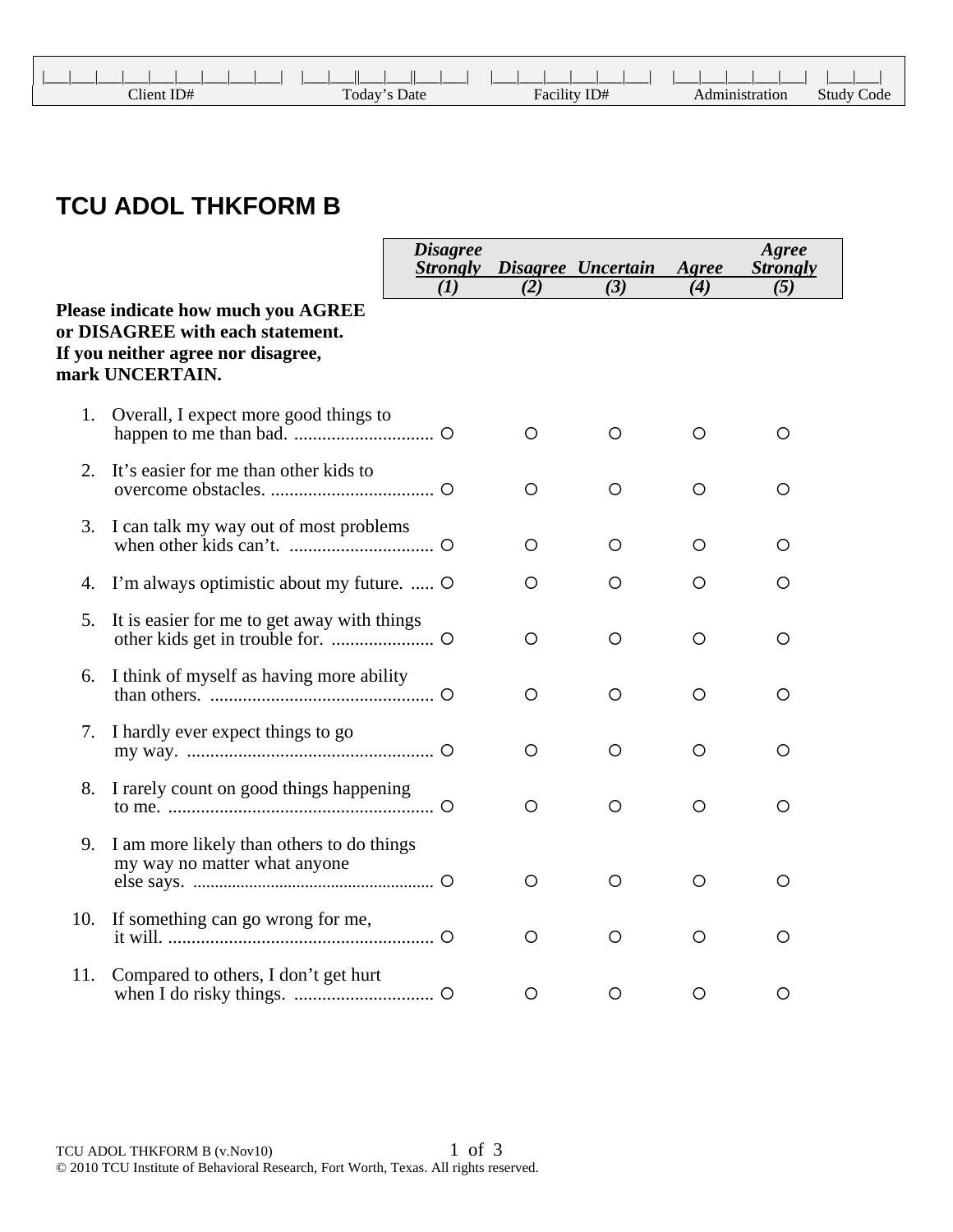| $T$ lient ID# | Today's Date | Facility ID# | Administration | Study Code |
|---------------|--------------|--------------|----------------|------------|

|     |                                              | <b>Disagree</b><br><b>Strongly</b><br>(I) | (2)     | Disagree Uncertain<br>(3) | Agree<br>(4) | Agree<br><b>Strongly</b><br>(5) |
|-----|----------------------------------------------|-------------------------------------------|---------|---------------------------|--------------|---------------------------------|
|     | I am confident that I can -                  |                                           |         |                           |              |                                 |
| 12. |                                              |                                           | $\circ$ | $\circ$                   | O            | O                               |
| 13. | express my opinions when others              |                                           | $\circ$ | $\circ$                   | O            | O                               |
| 14. | find ways of reducing stress, that don't     |                                           | $\circ$ | $\circ$                   | $\circ$      | O                               |
| 15. | be proud of the goals I have for my life.  O |                                           | O       | O                         | O            | O                               |
| 16. |                                              |                                           | O       | $\circ$                   | O            | O                               |
| 17. | be patient and stick with                    |                                           | $\circ$ | $\circ$                   | O            | O                               |
| 18. | make friends with people who don't           |                                           | O       | O                         | O            | O                               |
| 19. | stand firm to someone who is asking me       |                                           | O       | $\circ$                   | O            | O                               |
| 20. |                                              |                                           | O       | $\circ$                   | O            | O                               |
| 21. | get adults to help me when                   |                                           | O       | $\circ$                   | O            | O                               |
| 22. | resist the temptation to use alcohol/drugs   |                                           | O       | O                         | O            | O                               |
| 23. | remain calm when things get heated.          |                                           | O       | O                         | O            | О                               |
| 24. | arrange a place where I can concentrate.  O  |                                           | ∩       | O                         | ◯            |                                 |
| 25. | stand up for myself when I feel I am         |                                           | O       | Ő                         | O            | O                               |
| 26. | resist pressure to do things that can get    |                                           | O       | $\circ$                   | O            | O                               |